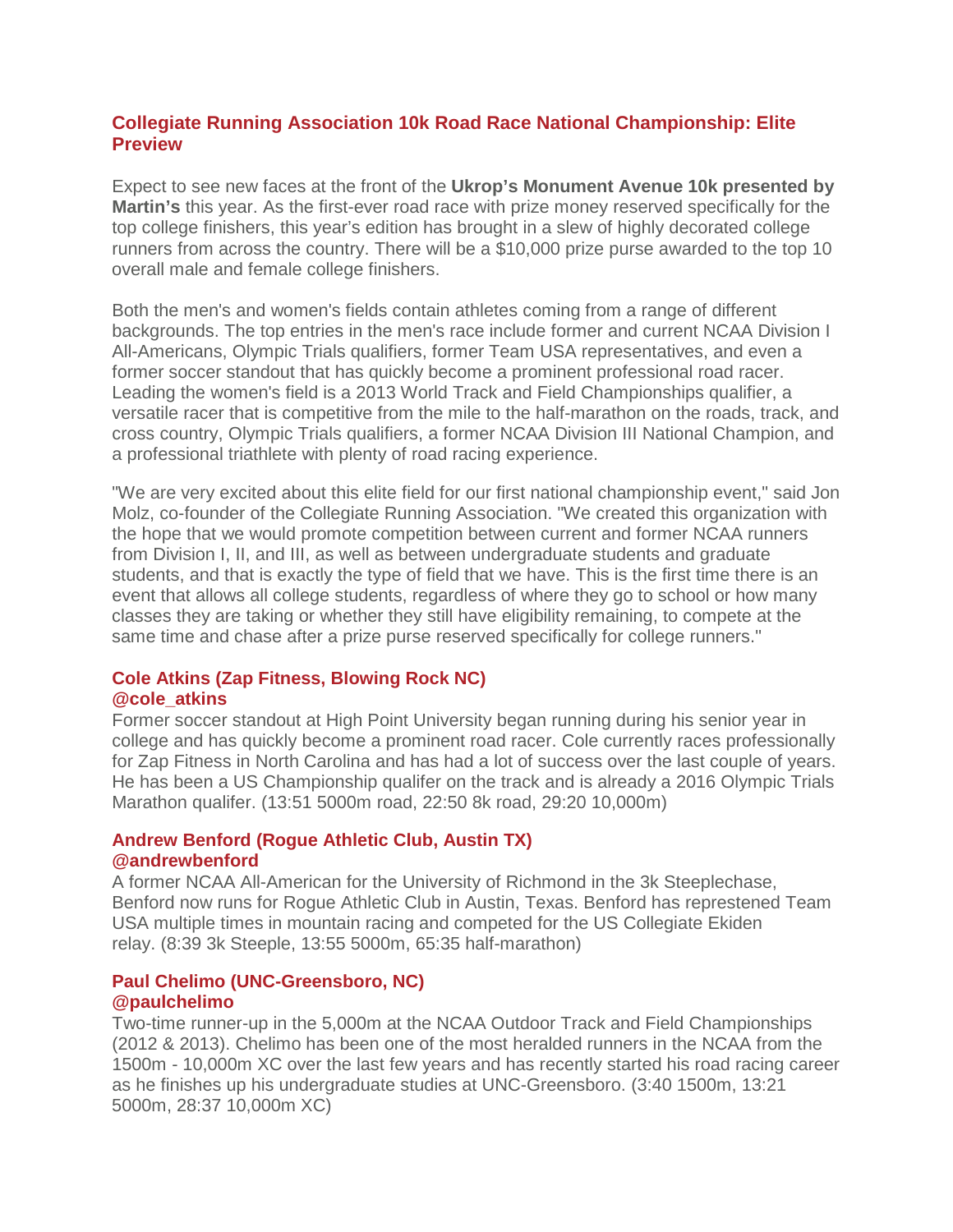## **Tyler McCandless (Newton Running Elite, Boulder CO) @trackty**

A former NCAA All-American for Penn State University and current professional runner for Newton Running based out of Boulder CO. Tyler was a 2012 Olympic Trials qualifier in the marathon and has had a succesful road racing career from the 5000m - marathon. He is currently finishing up his PhD in meteorology. (63:16 half marathon, 2:16 marathon)

#### **Ty McCormack (Auburn University, AL) @tmacxc**

2013 NCAA Cross Country All-American for Auburn University. Recently placed third at the 2014 SEC Indoor Track and Field Championships in both the 3000m and 5000m races. (3:45 1500m, 8:50 3k Steeple, 13:52 5000m)

## **Esther Erb (NYAC, Lambertville NJ) @estherb86**

A Richmond native, Erb placed 3rd at the 2013 US Marathon Championships and was a 2012 Olympic Trials qualifier as well. She's a former multiple time NCAA All-American while at Case Western University and won the 2008 D-III National Championship in the 10,000m. (34:09 10,000m, 1:14:34 half-marathon, 2:36 marathon)

## **Ashley Higginson (Saucony, NJ/NY TC) @ashleyhigz**

Represented Team USA at the 2013 World Track & Field Championships in the 3k steeplechase and was 4th at the 2012 Olympic Trials. Higginson is a former three-time NCAA All-American for Princeton and now runs professionally for Saucony as part of the NJ/NY TC. She is also currently pursuing a law degree at Rutgers. (4:11 1500m, 8:59 3000m, 9:34 3k Steeple)

## **Kellyn Johnson Taylor (Northern Arizona Elite, Flagstaff AZ) @kjxcountry16**

A versatile racer on the track, roads, and in cross country from the mile to the halfmarathon, Kellyn has had tremendous success lately. After placing 4th at the 2014 USA XC Championships in February, she went on to win the NACAC XC Championships in Trindad while representing Team USA. Kellyn was also a former multiple-time NCAA All-American for Wichita State. She is currently taking classes in order to pursue a career in firefighting. (15:30 5000m, 32:30 10,000m, 1:12:27 half-marathon)

# **Julie Patterson (Endorphin Fitness, Richmond VA)**

University of Richmond school record holder in the 10,000m, is a standout triathlete that placed 2nd at the 2011 US Collegiate National Triathlon Championship and was a member of the USA gold medal winning triathlon team at the 2012 World University Games in Taiwan. Currently living and training in Richmond VA while pursuing her PharmD/PhD at Virginia Commonwealth University. (34:50 10,000m)